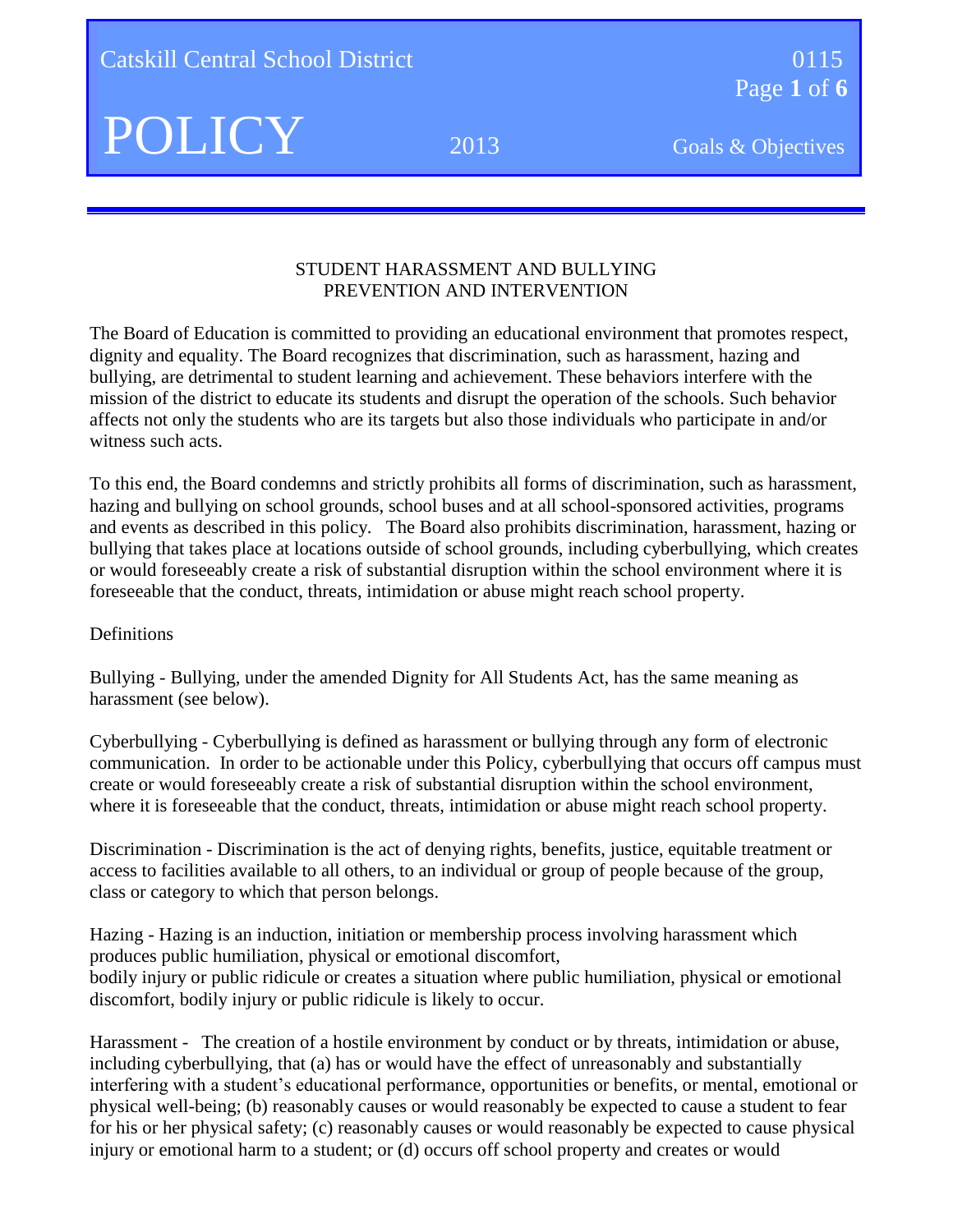foreseeably create a risk of substantial disruption within the school environment, where it is foreseeable that the conduct, threats, intimidation or abuse might reach school property.

Discrimination or harassment within the meaning of this policy shall include a single severe incident or multiple incidents that are pervasive in nature that creates a hostile environment or reasonably causes or would reasonably be expected to cause a student to fear for his or her physical safety.

The discriminating behavior or harassing behavior may be based on any characteristic, including but not limited to a person's actual or perceived:

- race.
- color,
- weight,
- national origin,
- ethnic group,
- religion,
- religious practice,
- disability,
- $•$  sex,
- sexual orientation, or
- gender (including gender identity and gender expression).

For the purpose of this definition the term "threats, intimidation or abuse" shall include verbal and non-verbal actions.

In order to streamline the wording of this policy and regulation the term bullying will be used throughout to encompass harassment, intimidation, cyberbullying and hazing behaviors.

#### Prevention

In order to implement this program the Board will designate at its annual organizational meeting a Dignity For All Students Act (DASA) Coordinator for each school in the district. In addition, the Board shall appoint a district-wide DASA coordinator. The role of each DASA coordinator is to oversee and enforce this policy.

The school setting provides an opportunity to teach children, and emphasize among staff, that cooperation with and respect for others is a key district value. A program geared to prevention is designed to not only decrease incidents of bullying, but to help students build more supportive relationships with one another by integrating the bullying prevention program into classroom instruction. Staff members and students will be sensitized, through district-wide professional development and instruction, to the warning signs of bullying, as well as to their responsibility to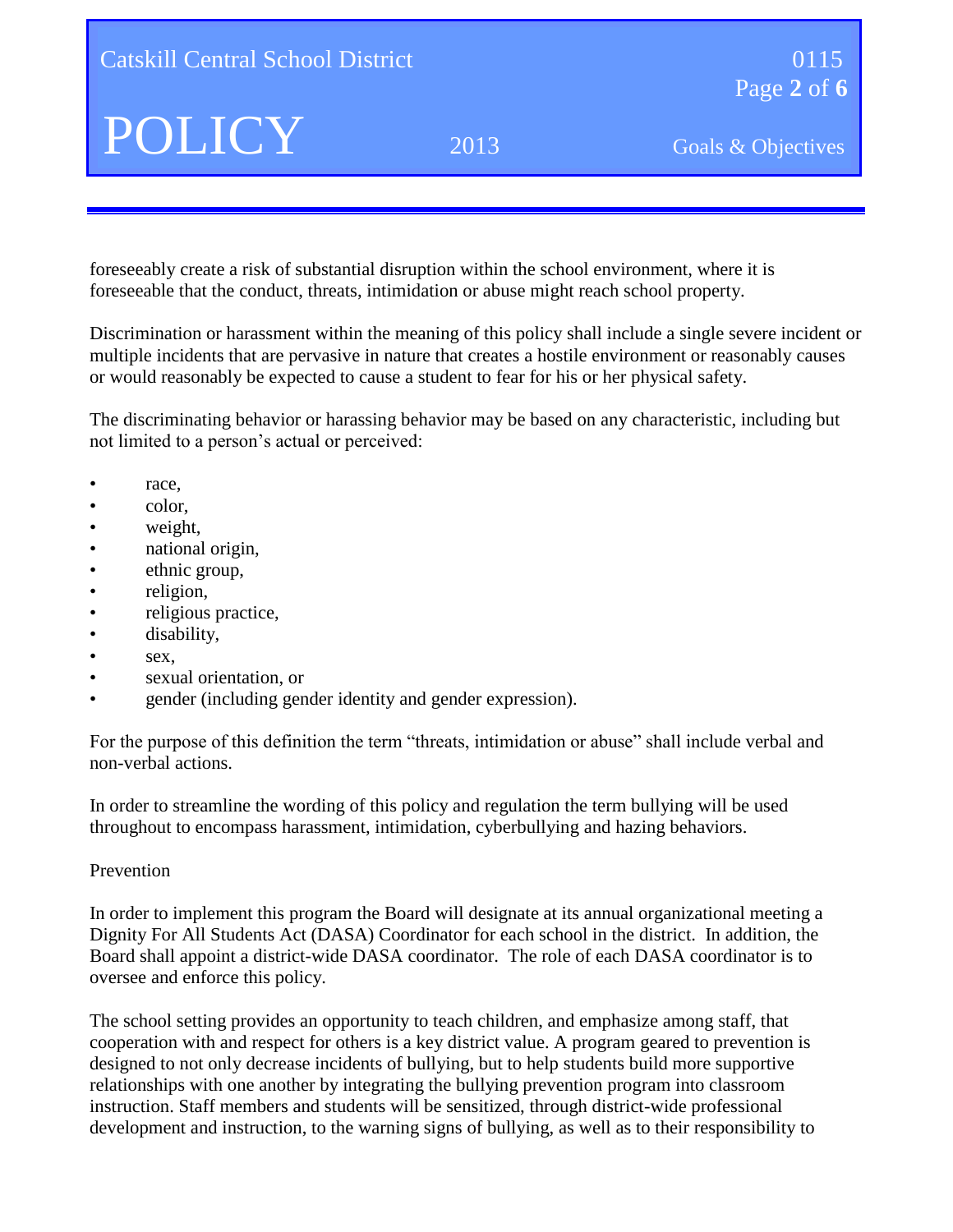become actively involved in the prevention of bullying before overt acts occur. The components of such an effort involve the following:

- Learning about and identifying the early warning signs and precursor behaviors that may lead to bullying.
- Gathering information about bullying at school directly from students.
- Establishing clear school wide and classroom rules about bullying.
- Training adults in the school to respond sensitively and consistently to bullying.
- Providing adequate adult supervision, particularly in less structured areas such as in the hallways, cafeteria and playground.
- Raising parental awareness and involvement in addressing problems.
- Providing instruction in civility, citizenship and character education that emphasizes tolerance and respect for others.

### Intervention

Intervention by adults and bystanders is an important step in preventing escalation and resolving issues at the earliest stages. Intervention will emphasize education and skill-building. In addition, intervention will focus upon the safety of the target. Staff is expected, when made aware of bullying, to either refer the student to designated resources for assistance, or to intervene in accordance with this policy.

# **Training**

The Board recognizes that in order to implement an effective bullying prevention and intervention program, professional development is needed. The Superintendent, the Bullying Prevention Coordinators and the District Professional Development Committee will incorporate training to support this program in new teacher orientation and the annual professional development plan, as needed. Training opportunities will be provided for all staff, including but not limited to bus drivers, cafeteria and monitors and all staff who have contact with students. Vendor employees (e.g.: cafeteria, bus, etc.) shall be trained by the District or by the vendor in accordance with this policy. The Bullying Prevention Coordinators will be thoroughly trained in human relations in the areas of race, color, weight, national origin, ethnic group, religion, religious practice, disability, sexual orientation, sex and gender (including gender identity and expression)

# Incident Reporting and Investigation

Students who have been bullied, parents whose children have been bullied or other students who observe bullying behavior are encouraged and expected to make a verbal and/or written complaint to any school personnel in accordance with the training and guidelines provided. Staff who observe or learn of incident(s) of bullying are required, in accordance with State law, to make an oral report to the building principal within one school day and to fill out the district reporting form within two school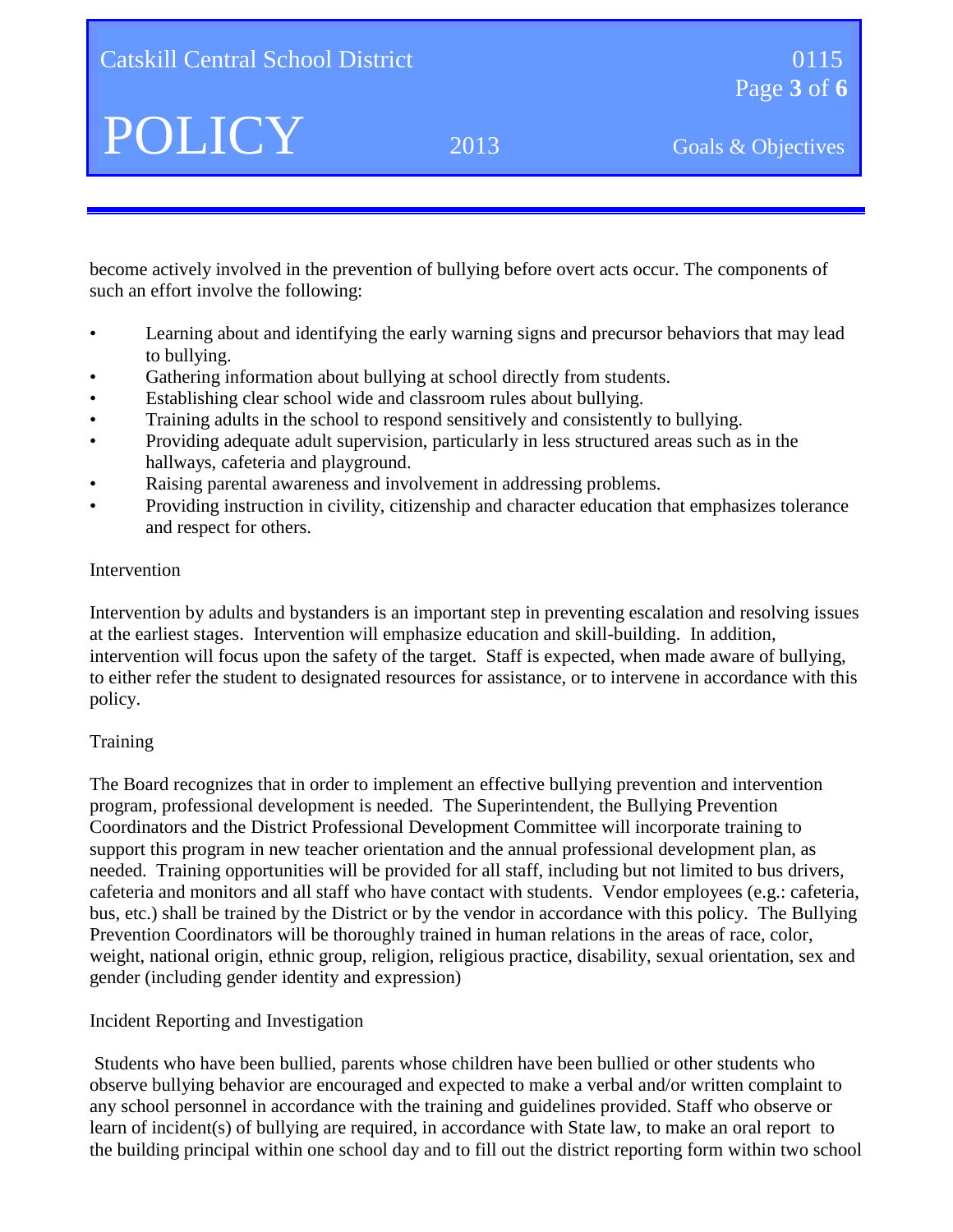days. If a staff person is unsure of the reporting procedure, he/she is expected to inquire about how to proceed by speaking with his/her supervisor. A district employee may be deemed to have permitted unlawful discrimination or harassment if he/she fails to report an observed incident, whether or not the target complains.

At all times, complaints will be documented, tracked and handled in accordance with the regulations and procedures accompanying this policy. Where the nature of the bullying or harassment also warrants investigation under another District Policy that addresses wrongful discriminatory practices (e.g Title VI CRA, Title IX ESEA, Section 504 Rehabilitation Act/Title II ADA, Disability Discrimination), there shall be coordinated investigation. The building principal will prepare a quarterly report for the Superintendent based on complaints filed.

An equitable and thorough investigation will be carried out by the building principal or the Bullying Prevention Coordinator. If either of the parties disagrees with the results of the investigation, they can appeal the findings to the Superintendent of Schools. Verified bullying incidents that meet the criteria established by the state will be included in the statewide reporting system when applicable, in accordance with law and regulation.

If the Building Principal or the Bullying Prevention Coordinator who conducted the investigation believes that any harassment, bullying or discrimination constitutes a crime, he or she will immediately report the incident to the appropriate law enforcement agency and immediately notify the Superintendent of Schools and submit a written report to him or her within one day.

The Board will receive the annual VADIR report, as well as any other state-required report relevant to bullying and/or school climate, for each building and for the district as whole. Based on the review of the data, the Board may consider further action, including but not limited to modification of this policy and additional training.

#### Confidentiality

It is district policy to respect the privacy of all parties and witnesses to complaints of bullying. To the extent possible, the district will not release the details of a complaint or the identity of the complainant or the individual(s) against whom the complaint is filed to any third parties who do not need to know such information. However, because an individual's need for confidentiality must be balanced with the district's legal obligation to provide due process to the accused, to conduct a thorough investigation, or to take necessary action to resolve the complaint, the district retains the right to disclose the identity of parties and witnesses to complaints in appropriate circumstances to individuals with a need to know. The staff member responsible for investigating complaints will discuss confidentiality standards and concerns with all complainants.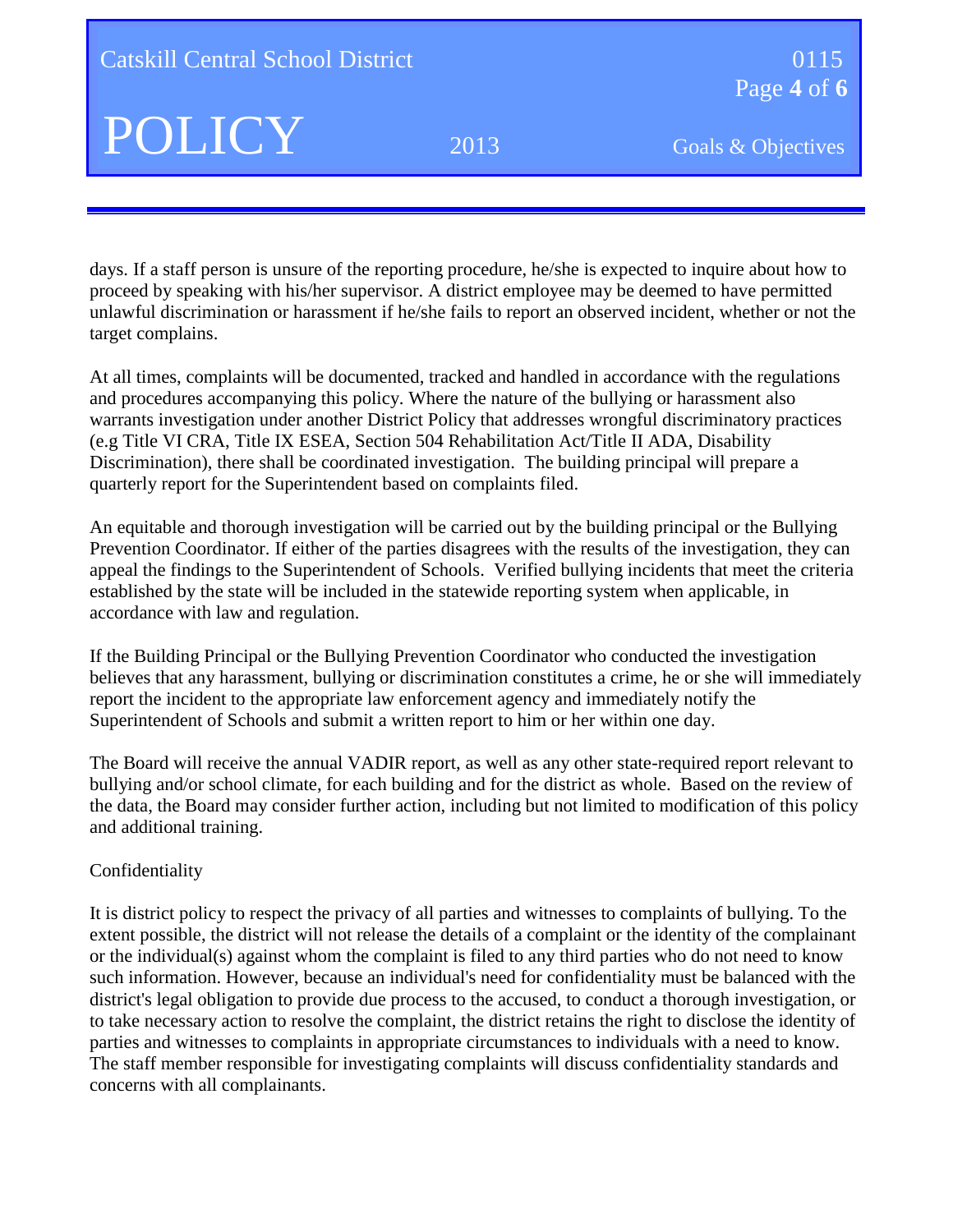If a complainant requests that his/her name not be revealed to the individual(s) against whom a complaint is filed, the staff member responsible for conducting the investigation shall inform the complainant that:

- 1. the request may limit the district's ability to respond to his/her complaint;
- 2. district policy and federal law prohibit retaliation against complainants and witnesses;
- 3. the district will attempt to prevent any retaliation; and
- 4. the district will take strong responsive action if retaliation occurs.

If the complainant still requests confidentiality after being given the notice above, the investigator will take all reasonable steps to investigate and respond to the complaint consistent with the request as long as doing so does not preclude the -district from responding effectively to the bullying and preventing the bullying of other students.

# Disciplinary Consequences/Remediation

While the focus of this policy is on prevention, acts of bullying may still occur. In these cases, offenders will be given the clear message that their actions are wrong and the behavior must improve. Student offenders will receive in-school guidance in making positive choices in their relationships with others. If appropriate, disciplinary action that is measured, balanced and age-appropriate will be taken by the administration in accordance with the district's Code of Conduct, as applicable. If the behavior rises to the level of criminal activity, law enforcement will be contacted.

Consequences for a student who commits an act of bullying shall be unique to the individual incident and will vary in method and severity according to the nature of the behavior, the developmental age of the student, and the student's history of problem behaviors, and must be consistent with the district's Code of Conduct. The District shall ensure the safety of the student or students against whom such harassment, bullying (including cyberbullying) was directed and take reasonable measures to prevent recurrence of the offending behavior.

# Non-Retaliation

All complainants and those who participate in the investigation of a complaint in conformity with state law and district policies, who have acted reasonably and in good faith, have the right to be free from retaliation of any kind.

Dissemination, Monitoring and Review,

This policy, or a plain language summary, shall be published in student registration materials, student, parent and employee handbooks, and posted on the district's website. The district will ensure that the process of reporting bullying is clearly explained to students, staff and parents on an annual basis.